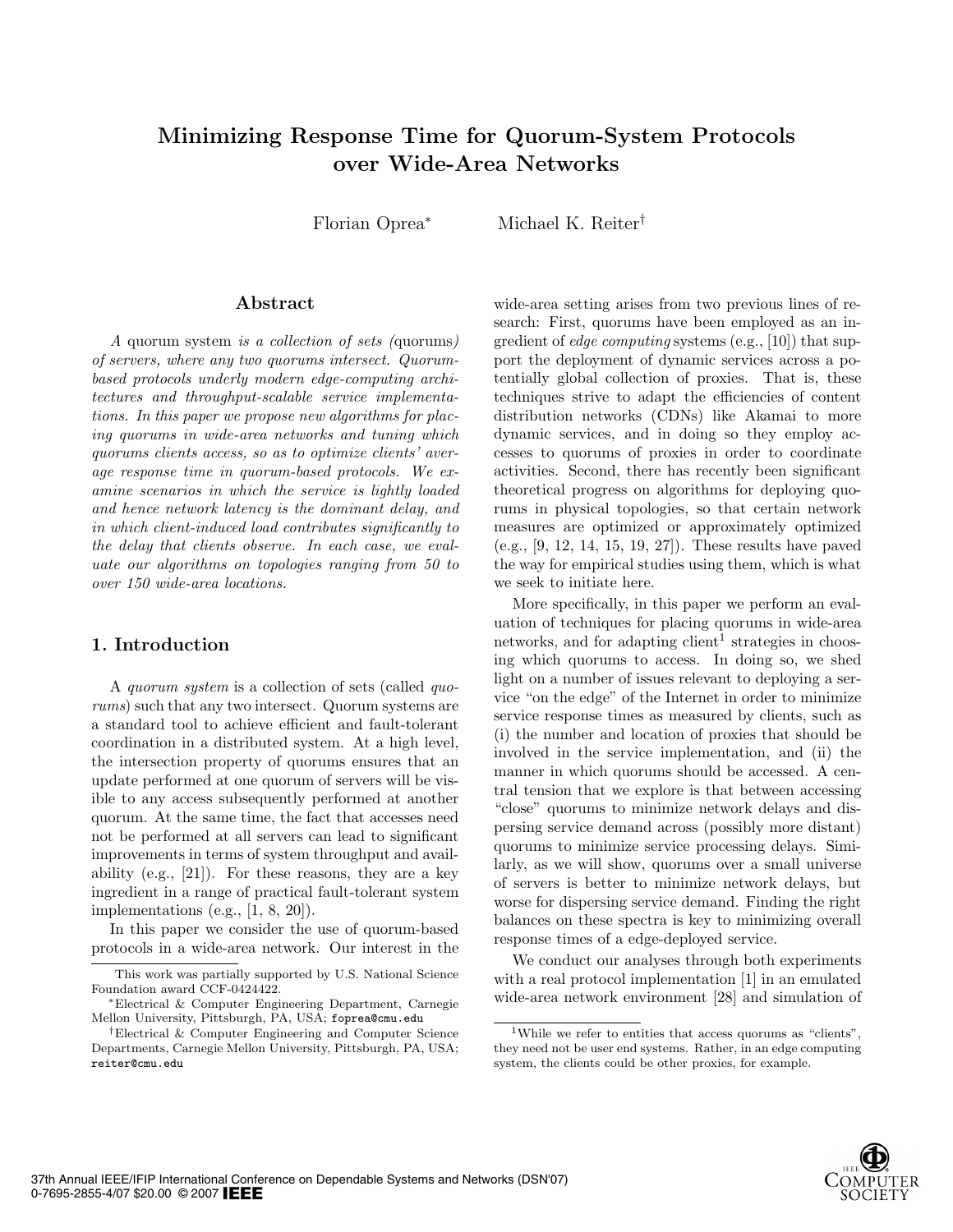a generic quorum system protocol over models of several actual wide-area network topologies. The topologies are created from PlanetLab [5] measurements and from measurements between web servers [23]. Their sizes range from 50 to 161 wide-area locations, making this, to our knowledge, the widest range of topologies considered to date for quorum placement. That said, as the initial study at this scale, ours is limited in considering only "normal" conditions, i.e., that there are no failures of network nodes or links, and that delays between pairs of nodes are stable over long enough periods of time and known beforehand. We hope to relax these assumptions in future studies.

# **2. Related work**

The earliest study of which we are aware of quorum behavior in wide-area networks is due to Amir and Wool [3]. Their analysis studied the availability of quorums deployed across three wide-area locations, with a focus on how the behavior of the wide-area network violated typical assumptions underlying theoretical availability analyses of quorum systems. Their focus on availability is complementary to ours on response time, and was conducted on much smaller topologies than what we consider.

Bakr and Keidar [4] conducted a wide-area study of a *communication round* among nodes, in which each node sends information to each other participating node. Their study also focused on delay, though otherwise their study and ours are complementary. Our study considers only direct client-to-quorum communication; their treatment of four different round protocols is more exhaustive. However, their study is confined to one node at each of ten wide-area sites—they do not consider altering the number or locations of nodes and does not admit load dispersion (since all nodes participate in all exchanges). In contrast, our study shows the impact of scaling the number of servers in a wide-area quorum system; of the judicious placement of servers among the candidate sites; and of tuning client access strategies to disperse load.

Amir et al. [2] construct and evaluate a Byzantine fault-tolerant service with the goal of improving the performance of such a service over a wide-area network. In this context, they evaluate BFT [6] and their alternative protocol, which executes Paxos [17] over the wide area. These protocols can be viewed as employing Majority [11, 26] quorum systems in which a quorum constitutes greater than two-thirds or one-half of the wide-area sites, respectively; their evaluation overlaps ours in that we also evaluate these quorum systems (and others). As in the Bakr and Keidar evaluation,

however, Amir et al. constrain their evaluation to a fixed number of wide-area sites (in their case, five), and do not consider altering the number or locations of nodes. Consequently, our evaluation is complementary to that of Amir et al. in the same ways.

Oppenheimer et al. [22] examined the problem of mapping large-scale services to available node resources in a wide-area network. Through measurements of several services running on Planetlab [5], they extracted application resource demand patterns and CPU and network resource availability for Planetlab nodes over a 6-month period. From these measurements, they concluded that several applications would benefit from a service providing resource-informed placement of applications to nodes. Among other interesting results, their study reveals that inter-node latency is fairly stable and is a good predictor of available bandwidth, a conclusion that supports our focus on periods in which latencies between nodes are stable.

# **3. A motivating example**

To motivate our study (and perhaps as one of its contributions), in this section we describe an evaluation of the  $Q/U$  protocol [1].  $Q/U$  is a Byzantine fault-tolerant service protocol in which clients perform operations by accessing a quorum of servers. The goal of our evaluation is to shed light on the factors that influence Q/U client response time when executed over the wide area, leading to our efforts in subsequent sections to minimize the impacts of those factors.

We perform our evaluation on Modelnet [28], an emulated wide area environment, using a network topology developed from PlanetLab measurements. We deployed Modelnet on a rack of 76 Intel Pentium 4 2.80 GHz computers, each with 1 GB of memory and an Intel PRO/1000 NIC. We derived our topology from network delays measured between 50 PlanetLab sites around the world in the period July–November 2006 [24].

We varied two parameters in our experiments: the first was the number n of Q/U servers, where  $n \geq 5t+1$ is required to tolerate t Byzantine failures. We ran  $Q/U$ with  $t \in \{1,\ldots,5\}, n = 5t + 1$  and a quorum size of  $4t+1$ . The second parameter we varied was the number of clients issuing requests to the Q/U servers. We chose the location of clients and servers in the topology as follows: we placed each server at a distinct node, using a known algorithm (recounted in Section 4.1) that approximately minimizes the average network delay that each client experiences when accessing a quorum uniformly at random. For each such placement, we computed a set of 10 client locations for which the average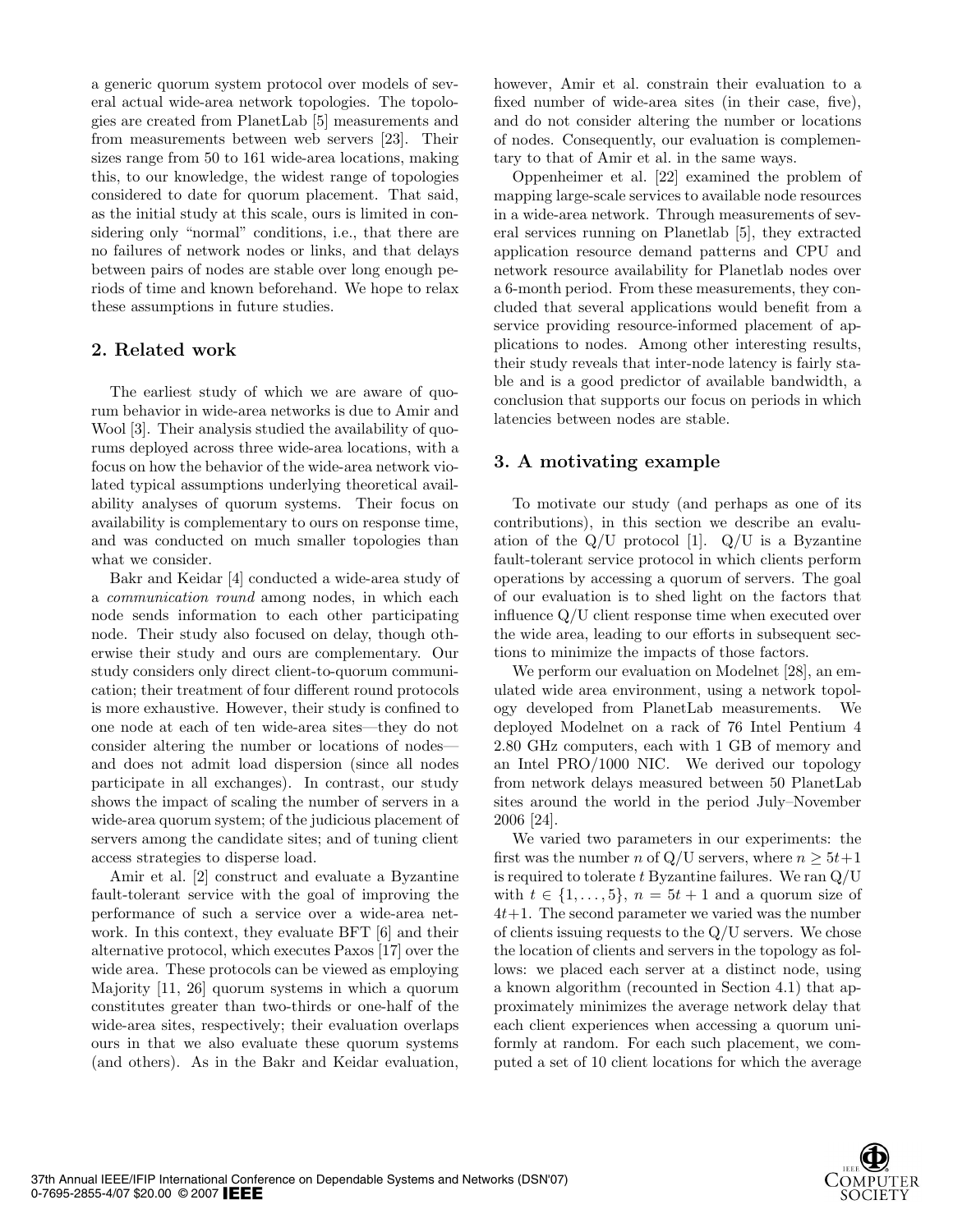network delay to the server placement approximates the average network delay from all the nodes of the graph to the server placement well. On each of these client locations we ran c clients, with  $c \in \{1, \ldots, 10\}.$ 

Clients issued only requests that completed in a single round trip to a quorum. While not all Q/U operations are guaranteed to complete in a single round trip, they should in the common case for most services [1]. For each request, clients chose the quorum to access uniformly at random, thereby balancing client demand across servers. The application processing delay per client request at each server was 1 ms.



**Figure 3.1. Average response time, network delay for Q/U on Planetlab topology**

We compared two measures in our experiments: the average response time over all the clients and the average network delay over all the clients (both in milliseconds). Average response time was computed by running each experiment 5 times and then taking the mean. The variation observed was under 1 ms for up to 50 clients, and then increased with the client demand above that threshold.



**Figure 3.2. Avg network delay (black bars) & response time (total bars) for Q/U (ms)**

Figure 3.1 shows how the two measures changed when we varied the universe size  $n$  and the number of clients issuing requests. As expected, increasing the client demand led to higher processing delay and hence higher average response time. Increasing the universe size had a similar effect on response time, but for a different reason: the average network delay increased since quorums tended to be spread apart more. This can be more easily seen in Figure 3.2a, where we keep the client demand constant and increase t and hence the universe size. However, increasing the universe size better distributed processing costs across more servers, and so decreased processing delay slightly.

In Figure 3.2b we can see how putting more demand on the system increased the average response time. For up to at most 50 clients, the major component of the average client response time was network delay. Increasing client demand beyond that point made processing delay play a more important role in average client response time (although network delay still represented a significant fraction of the overall response time). If request processing involved significant server resources, this effect would be even more pronounced.

To summarize, the Q/U experiments show that on a wide-area network, average response time depends on the average network delay and on the processing delays on servers. Increasing universe size tends to increase network delay but decrease per-server processing delay when demand is high. Thus to improve the overall performance of a protocol that uses quorum systems, we need algorithms that optimize either just the network delay (for systems where client demand is expected to be low) or a combination of network delay and processing delay (if client demand is expected to be high). The rest of this paper is devoted to balancing these tradeoffs by modifying how servers are placed in the network, and how clients access them.

# **4. Algorithms**

To experiment with quorum placement in wide area topologies, we have implemented several known algorithms and developed others of potentially independent interest. Here we describe those algorithms. To do so, we introduce a number of concepts first.

**Network** We model the network as an undirected graph  $G = (V, E)$ , with each node having an associated capacity  $\mathsf{cap}(v) \in \mathbb{R}^+$ ; a node's capacity is a measure of its processing capability. There is a positive "length" length(e) for each edge  $e \in E$ , which induces a distance function  $d: V \times V \to \mathbb{R}^+$  obtained by setting  $d(v, v')$ to be length of the shortest path between v and  $v'$ . We

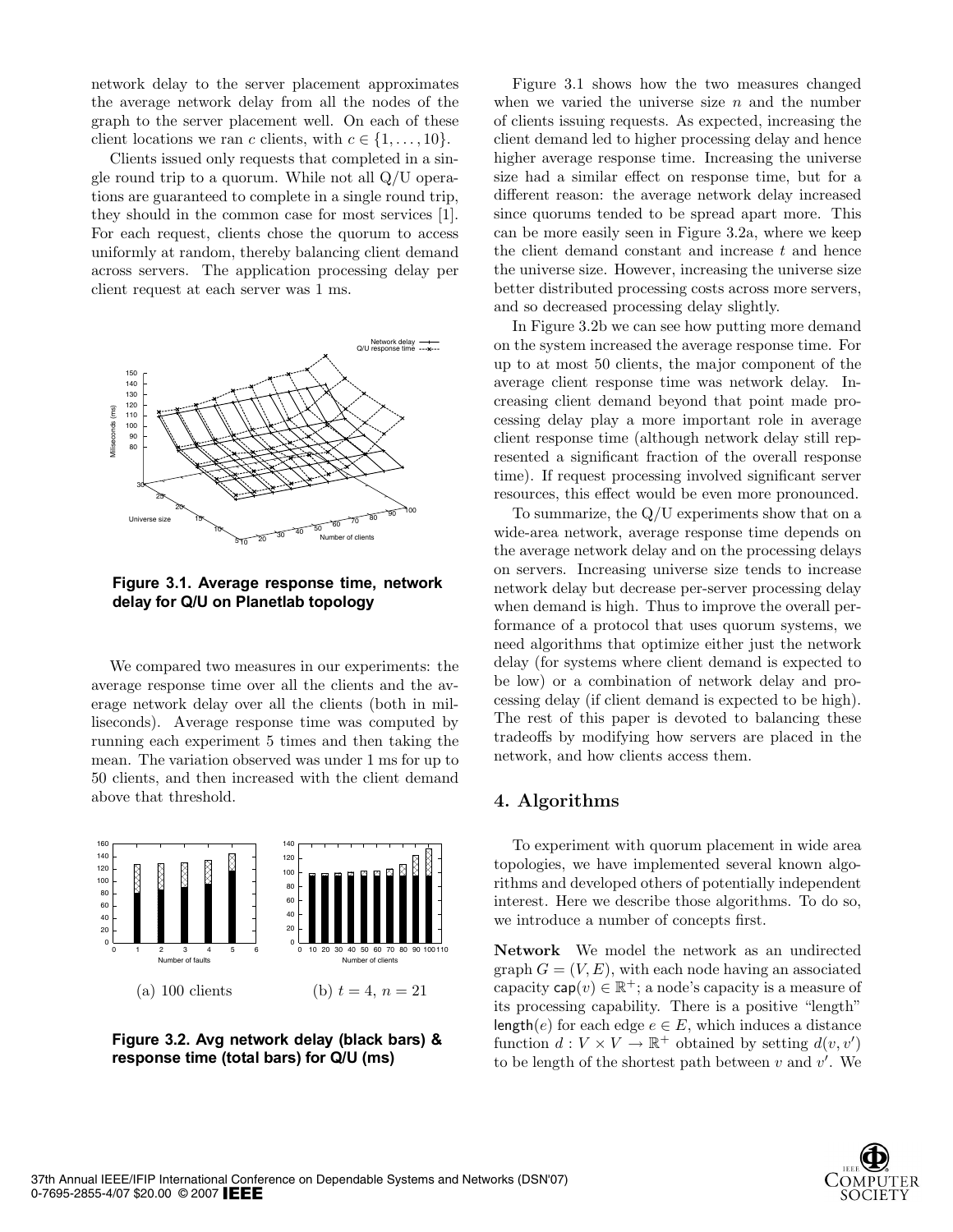assume that the set of clients that access the quorum system is  $V$ .

**Quorum placement** Given a quorum system  $Q =$  $\{Q_1,\ldots,Q_m\}$  over a universe U of logical elements, we define a *quorum placement* f as an arbitrary mapping  $f: U \to V$ . A placement specifies the node  $f(u) \in V$ that hosts universe element u. Similarly, for  $Q \in \mathcal{Q}$ , we define  $f(Q) = \{f(u) : u \in Q\}$ . We call  $f(U)$  the *support set* of the placement f (i.e., the nodes of the graph that actually host a universe element).

**Load** Given a quorum system Q over a universe U, with  $|U| = n$ , and a client  $v \in V$ , an *access strategy*  $p_v$ of client  $v$  is a distribution on the quorums of  $Q$  (i.e.,  $\sum_{Q \in \mathcal{Q}} p_v(Q) = 1$ . Intuitively, in order to perform an operation, a client  $v$  samples a quorum according to the distribution  $p_v$  and then performs the operation at those servers. Consequently, an access strategy of client  $v \in V$  induces a load on each element  $u \in U$ , given by  $\textsf{load}_v(u) = \sum_{Q \in \mathcal{Q}: u \in Q} p_v(Q)$ . For each client  $v \in V$  and node  $w \in V$ , a placement f induces a load on w, namely  $\mathsf{load}_{v,f}(w) = \sum_{u \in U: f(u) = w} \mathsf{load}_v(u)$  (i.e., equal to the sum of load of universe elements assigned to w by  $f$ ). Finally, we define the load induced by  $f$ on node w as  $\text{load}_f(w) = \text{avg}_{v \in V} \text{load}_{v, f}(w)$ .

**Response time** We will attempt to deploy quorums in the wide-area to minimize response time, and to do so we model response time assuming that a client  $v$ issuing a request to a server node has to wait for an amount of time equal to the total roundtrip delay between itself and the server plus a time proportional to the number of requests the server has to process before servicing  $v$ 's request. In protocols that use quorum systems, a client completes a request only after receiving replies from a full quorum of servers. Thus we model the response time for a client request as:

$$
\rho_f(v, Q) = \max_{w \in f(Q)} (d(v, w) + \alpha * \text{load}_f(w)) \quad (4.1)
$$

Manipulating  $\alpha$  allows us to adjust for absolute demand from clients and processing cost per request.

We model the *expected response time* (under  $p_v$ ) for client  $v$  to access quorum  $Q$  as:

$$
\Delta_f(v) = \sum_{Q \in \mathcal{Q}} p_v(Q) \rho_f(v, Q). \tag{4.2}
$$

The objective function we seek to minimize in our algorithms is the average response time over all clients:  $\arg_{v \in V}[\Delta_f(v)]$ . If we set  $\alpha = 0$ , the response time for a client request becomes  $\delta_f(v,Q)$  =  $\max_{w \in f(Q)} d(v, w)$ . This transforms the objective function into average network delay, a measure studied previously [9, 14, 15, 19]. We stress that these definitions are merely tools for placing quorum systems; our interest is in seeing how well we can use these models to efficiently deploy quorum systems in realistic wide-area topologies.

## **4.1. Previously introduced algorithms**

In this section we briefly describe previously proposed algorithms for finding quorum placements that minimize network delay. In doing so, we make a distinction between one-to-one and many-to-one placements. Each of these two categories of placements potentially has advantages over the other: for instance, many-to-one placements can decrease network delay by putting more logical elements on a single physical node. One-to-one quorum placements, on the other hand, are important when we want to preserve the fault-tolerance of the original quorum system.

#### **4.1.1 One-to-one quorum placements**

For two known quorum constructions (Majority [11, 26] and Grid [7, 16]), Gupta et al. [14] propose optimal one-to-one placements assuming a single client  $v_0 \in V$ issues requests using a uniform access strategy. They also show that to obtain a one-to-one placement without this assumption that is within a small constant factor of optimal, we can run the single-client placement algorithm using each node v as  $v_0$ , compute the average network delay from all clients for each such placement, and pick the placement that has the smallest average delay.

Gupta et al. [14] show that, for Majorities, every one-to-one placement to a fixed set of nodes in V has the same average delay for a single client. Thus, in our evaluation we will pick an arbitrary one-toone mapping f from the universe  $U, |U| = n$ , to the *ball*  $B(v_0, n)$ , i.e., the set of n nodes closest to  $v_0$  (including  $v_0$ ) such that each node v has capacity  $cap(v) \geq load_f(u)$  for any  $u \in U$ . Recall that because  $p_{v_0}$  (and  $p_v$  for any  $v \in V$ ) is the uniform access strategy, load  $f(u)$  is a constant independent of  $u \in U$ .

For the Grid quorum system the following algorithm is optimal for a single client  $v_0 \in V$ . For the sake of simplicity we describe the algorithm for finding the inverse of the optimal placement (i.e., that puts network nodes on the cells of a  $n = k \times k$  grid). Let  $d_1 \geq d_2 \geq \ldots \geq d_n$  be the distances from the nodes in  $B(v_0, n)$  to  $v_0$  sorted in decreasing order. The algorithm places the largest  $\ell^2$  distances—or rather, the nodes with those distances—on the top-left  $\ell \times \ell$  square of the grid. The next  $\ell$  distances  $d_{\ell^2+1}, d_{\ell^2+2}, \ldots, d_{\ell^2+\ell}$ are placed on  $(1, \ell + 1), (2, \ell + 1), \ldots, (\ell, \ell + 1)$ , and the following  $\ell$  distances  $d_{\ell^2+\ell+1}$ , ...,  $d_{\ell^2+2\ell+1}$  are placed on  $(\ell + 1, 1), \ldots, (\ell + 1, \ell + 1)$ . This completes the top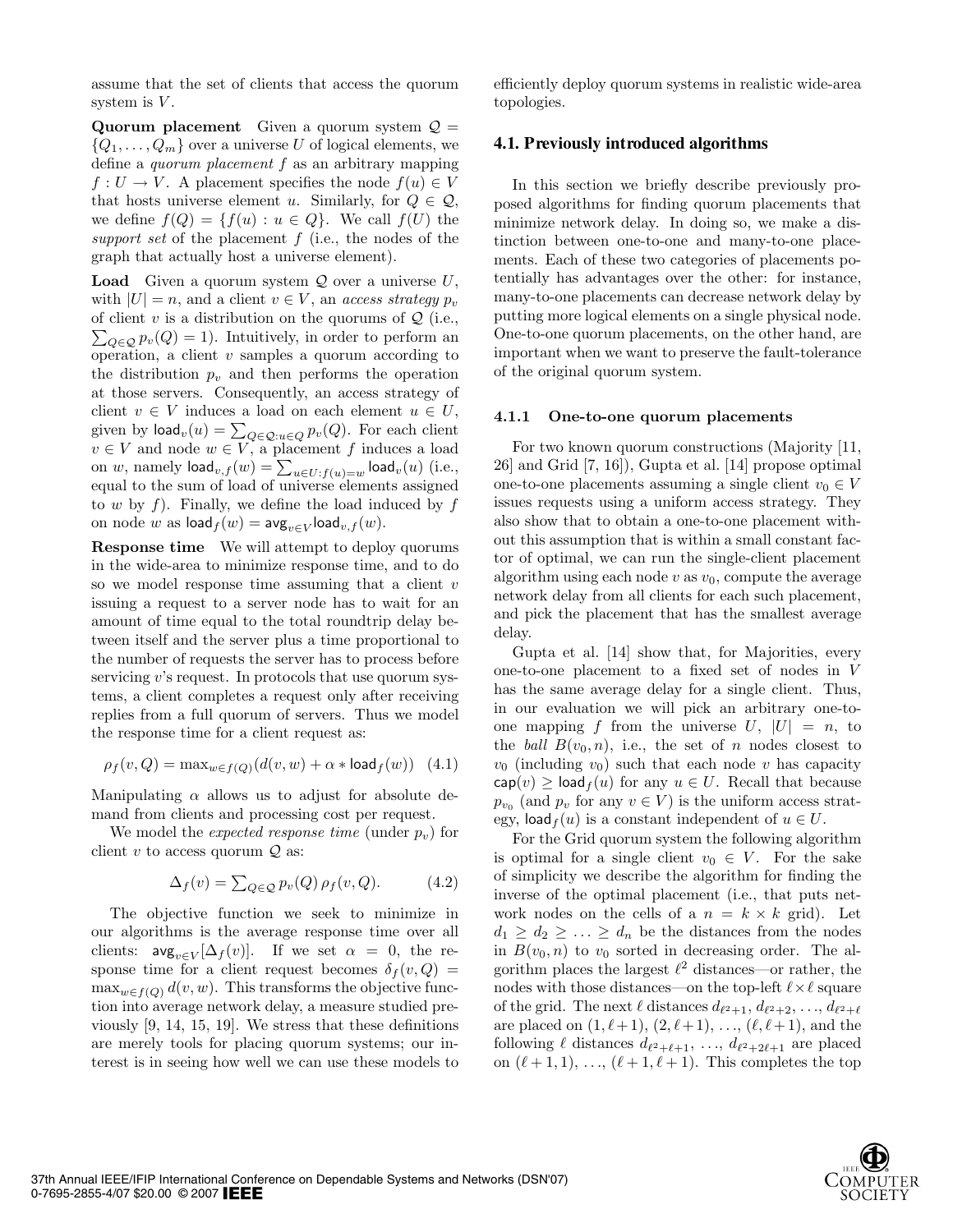$(\ell + 1) \times (\ell + 1)$  square of the grid, and the construction proceeds inductively.

#### **4.1.2 Many-to-one quorum placements**

In this section we discuss two algorithms that result in many-to-one placements.

**An almost-capacity-respecting placement** The algorithm for finding many-to-one placements [14] has the same structure as the algorithm for one-to-one placements: it uses as building block an algorithm for a single client  $v_0$ . To find the best placement we simply consider all possible nodes for  $v_0$ . The difference from the case of one-to-one placements consists in the techniques used to place quorums for access by  $v_0$ : the algorithm uses a linear programming (LP) formulation of the problem. At a high level, the algorithm is the following: We first solve the LP formulation to obtain a fractional placement. Then we use Lin and Vitter's filtering and rounding procedure [18] to obtain another fractional solution that does not (fractionally) assign a universe element to a node too far away from the single client  $v_0$ . Finally, from the fractional solution we construct a *generalized assignment problem* (GAP) problem instance [25] and solve it to obtain the manyto-one quorum placement. An advantage of this algorithm is that it works for arbitrary quorum systems and an arbitrary access strategy  $p_{v_0}$  (where  $p_{v_0}$  is the same access strategy for all clients). However, the algorithm also allows for the node capacity to be exceeded by a small constant factor.

**Singleton placement** A special many-to-one quorum placement is the *singleton* quorum placement: this puts all the elements of  $U$  on a single network node (regardless of that node's capacity). The node on which we place all the universe elements is the node that minimizes the sum of the distances from all the clients to itself. When all nodes of the graph are clients, this node is also known as *the median* of the graph. Lin [19] showed that the singleton is a 2-approximation for the problem of designing a quorum system over a network to minimize average network delay.

#### **4.2. New techniques**

**Optimizing access strategies** Our first new technique is an algorithm that, given a placement, finds client access strategies that minimize network delay under a set of node capacity constraints. The algorithm allows one to improve network delay while preserving per-server load, something that will be useful when we want to minimize response time.

The algorithm is based on a LP with variables  $p_{vi} \geq 0$ , where  $p_{vi}$  specifies the probability of access

of quorum  $Q_i$  by client v. We assume a quorum placement  $f: U \to V$  and a capacity  $\mathsf{cap}(v)$  for each  $v \in V$ are given. A LP formulation of the problem is:

minimize 
$$
\text{avg}_{v \in V} \sum_{i=1}^{m} p_{vi} \delta_f(v, Q_i)
$$
 (4.3)

$$
\text{s.t. } \text{avg}_{v \in V} \text{load}_{v, f}(v_j) \le \text{cap}(v_j) \,\forall v_j \in V \quad (4.4)
$$

$$
\sum_{i=1}^{m} p_{vi} = 1 \quad \forall v \in V \tag{4.5}
$$

$$
p_{vi} \in [0,1] \quad \forall v \in V, \forall Q_i \in \mathcal{Q} \tag{4.6}
$$

Constraints (4.4) set capacity constraints for graph nodes. Constraints  $(4.5)$ – $(4.6)$  ensure that the values  ${p_{vi}}_{i \in \{1,...,m\}}$  constitute an access strategy, i.e., a distribution on quorums. Since  $p_{vi} \geq 0$  are positive reals, we can always find a solution in time polynomial in  $\max(m, n)$ , if one exists. A solution might not exist if, e.g., the node capacities are set too low.

**An iterative algorithm** The first placement algorithm of Section 4.1.2 can be combined with the accessstrategy-optimizing algorithm above in an iterative way. Let  $\arg(\{p_v\}_{v\in V})$  denote the access strategy p defined by  $p(Q) = \text{avg}_{v \in V} p_v(Q)$ . In addition, let  $p_v^0$  be the uniform distribution for all  $v \in V$ , and let  $\mathsf{cap}^0(v)$ be the capacity of  $v$  input to the algorithm. Iteration  $j \geq 1$  of the algorithm proceeds in two phases:

- 1. In the first phase of iteration  $j$ , the almostcapacity-respecting placement algorithm of Section 4.1.2 is executed with  $cap(v) = cap<sup>0</sup>(v)$ for each  $v \in V$  and with access strategy  $p =$  $avg({p_v^{j-1}}_{v\in V}),$  to produce a placement  $f^j$ . Recall that it is possible that for some nodes  $v$ ,  $\text{load}_{f}(v) > \text{cap}^{0}(v)$ , though the load can exceed the capacity only by a constant factor.
- 2. In the second phase of iteration  $j$ , the accessstrategy-optimizing algorithm above is executed with  $\mathsf{cap}(v) = \mathsf{load}_{f^j}(v)$  for each  $v \in V$  to produce new access strategies  $\{p_v^j\}_{v\in V}$ .

After each iteration  $j$ , the expected response time  $(4.2)$ is computed based on the placement  $f<sup>j</sup>$  and access strategies  $\{p_v^j\}_{v\in V}$ . If the expected response time did not decrease from that of iteration  $j - 1$ , then the algorithm halts and returns  $f^{j-1}$  and  $\{p_v^{j-1}\}_{v\in V}$ .

Note that this algorithm can only improve upon the almost-capacity respecting placement algorithm of Section 4.1.2, since the second phase can only decrease average network delay while leaving loads unchanged, and because the algorithm terminates if an iteration does not improve the expected response time.

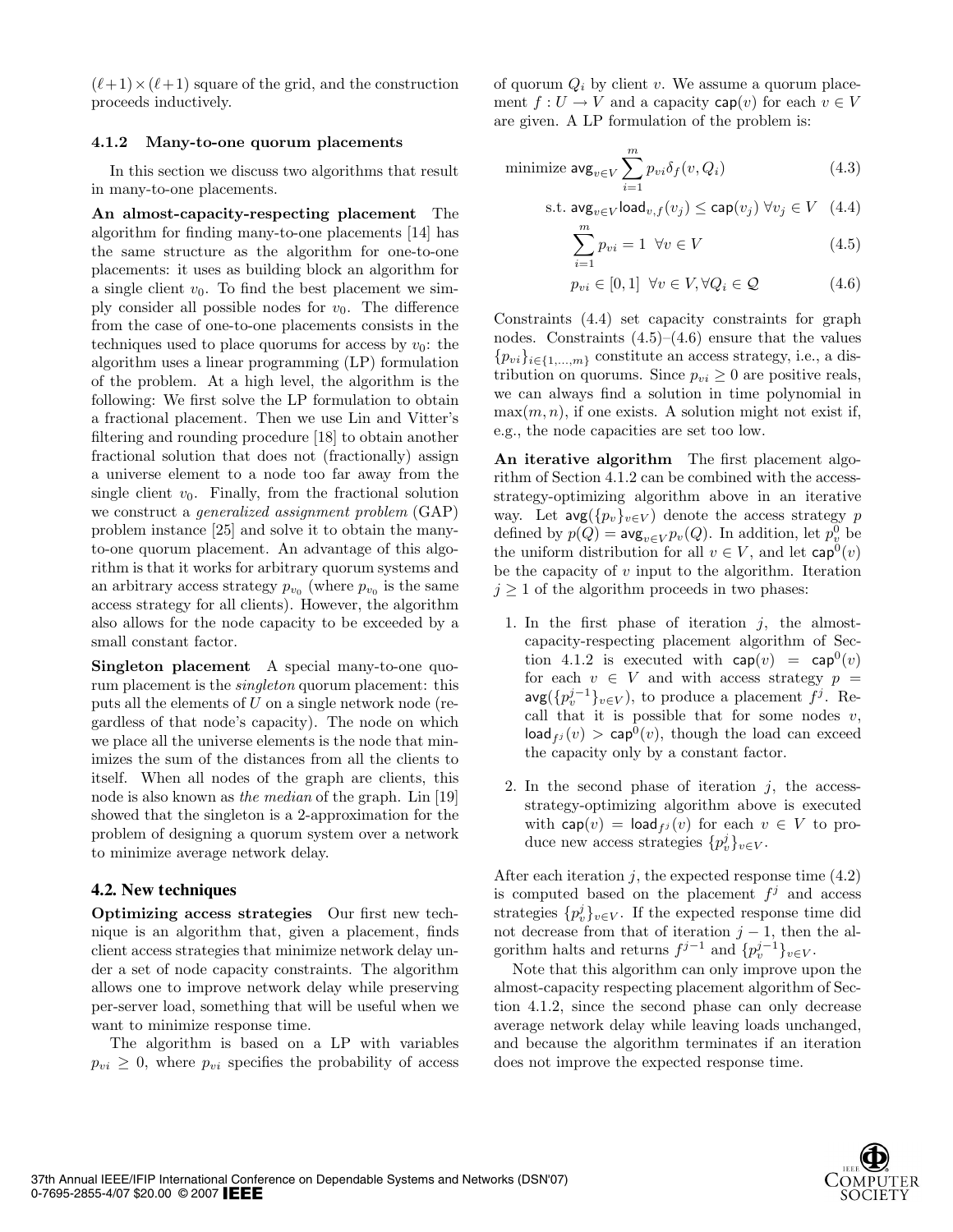### **5. Simulation methodology**

We implemented the algorithms in Section 4 in C and GNU MathProg (a publicly available LP modeling language). To solve the LPs we use the freely available glpsol solver. The version of glpsol we use (4.8) can solve LPs with up to 100,000 constraints, which limits the systems for which we can evaluate our algorithms.

**Network topologies** The network topologies that we consider come from two sources: The first is a set of ping round trip times (RTTs) measured between 50 different sites in Planetlab between July and November 2006 [24]. We call this topology "Planetlab-50". The second dataset is built from pairwise delays measured between 161 web servers using the king [13] latency estimation tool. The set of web servers was obtained from a publicly available list used in previous research [23]. We call this topology "daxlist-161".

**Quorum systems** We evaluate our algorithms for four quorum systems: three types of Majorities commonly used in protocol implementations (the  $(t + 1,$  $2t+1$ ,  $(2t+1, 3t+1)$  and  $(4t+1, 5t+1)$  Majorities) and the  $k \times k$  Grid. In each experiment we vary the universe size by varying the  $t$  and  $k$  parameters from 1 to the highest value for which the universe size is less than the size of the graph.

**Measures** Our results in the following sections were obtained by computing one of two measures: average response time,  $\arg_{v \in V} [\Delta_f(v)]$ , where  $\Delta_f(v)$  is defined according to (4.2), or average network delay, which is computed identically but with  $\alpha = 0$  in (4.1).

## **6. Low client demand**

In this section we consider the case when client demand in the system is low. This can be modeled by setting  $\alpha = 0$  in definition (4.1), as the response time in this case is well approximated by the network delay.

Lin [19] showed that the singleton placement yields network delay within a factor of two of *any* quorum system placed in the network. Thus, for a system with low client demand, i.e., in which network delay is the dominant component of response time, using a quorum system cannot yield much better response time than a single server. However, a quorum system might still yield advantages in fault-tolerance, and so our goal will be to determine the performance costs one pays while retaining the fault-tolerance of a given quorum system, i.e., by placing it using a one-to-one placement.

Since we are trying to minimize network delay, clients will always use the closest quorum for each access, i.e.,  $p_v(Q) = 1$  for v's closest quorum Q, and



**Figure 6.3. Response times on Planetlab-50;**  $\alpha = 0$ ; *closest* **access strategy** 

 $p_v(Q') = 0$  for all others; we call this the *closest* quorum access strategy.

The results of this analysis on the Planetlab-50 topology are shown in Figure 6.3 . These results suggest that the average response time increases for each quorum placement as the universe size grows. In some cases the increase exhibits a critical point phenomenon: response time degrades gracefully up to a point and then degrades quickly. This can be best seen for the  $(2t + 1, 3t + 1)$  and  $(4t + 1, 5t + 1)$  Majorities.

A second observation is that for a fixed universe size, the response time is better for quorum systems with smaller quorums. In almost all the graphs the line corresponding to Grid is the best after the singleton, the  $(t + 1, 2t + 1)$  Majority is the second, etc. More surprisingly, the response times for the quorum systems with small quorum sizes are not much worse than that of one server up to a fairly large universe size. The exact values depend on the topology; more generally, from other experiments we performed it seems that the values depend on the distribution of average distances from nodes of the graph to all clients.

In conclusion, under low client demand, using quorum systems with smaller quorum sizes gives better performance. For all quorum systems, the degradation in performance as compared to one server is fairly small up to a certain universe size that depends on the topology and the particular quorum system considered.

## **7. High client demand**

In this section we evaluate algorithms for minimizing response time when there is high client demand in the system. We start by looking at one-to-one placements when clients use either the *closest* access strategy

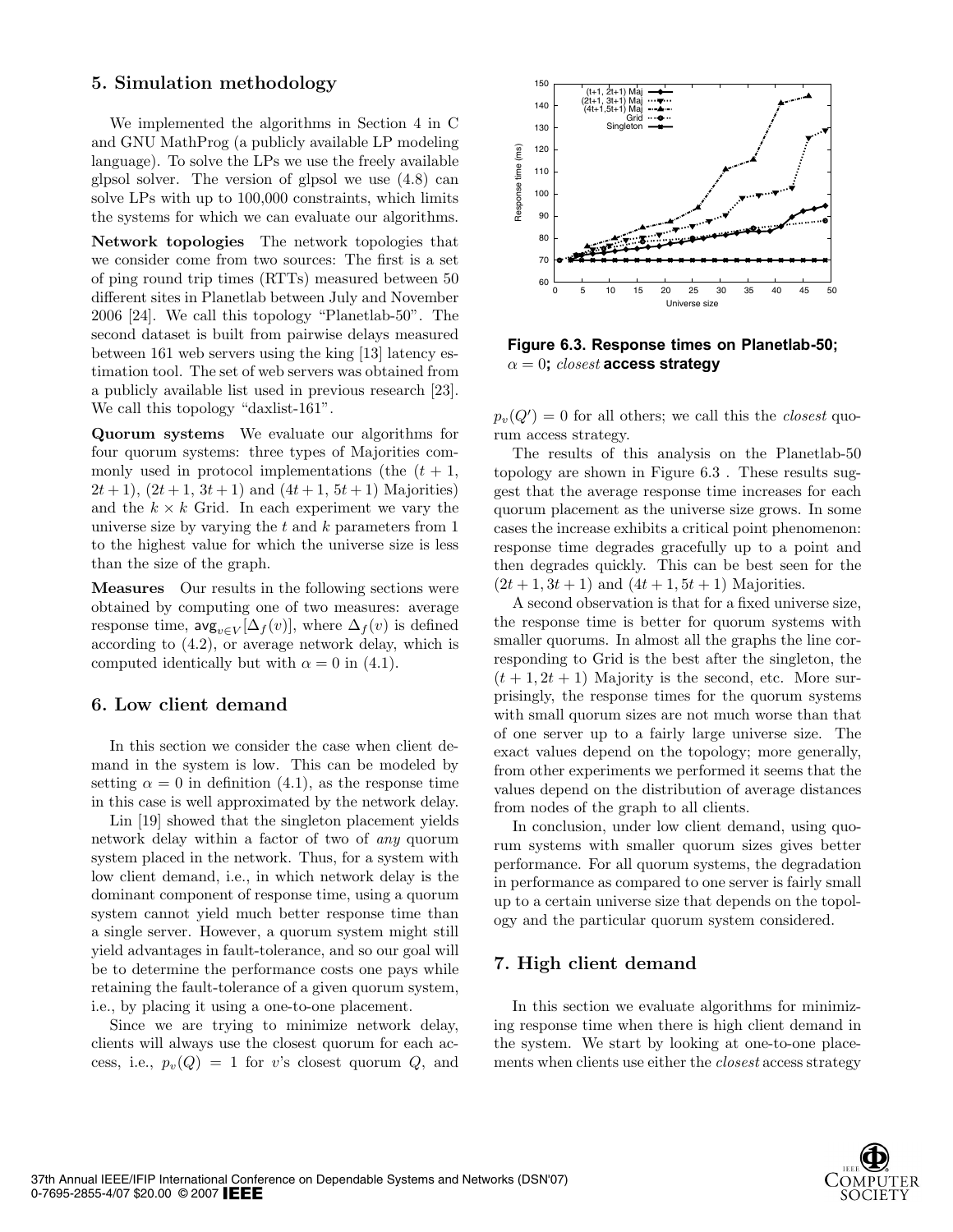

**Figure 6.4. Response time for Grid under different client demands on daxlist-161**

from Section 6 or a *balanced* strategy in which  $p<sub>v</sub>$  is the uniform distribution for each client v.

To compute response time we set the  $\alpha$  parameter as follows:  $\alpha = op\_srv\_time * client\_demand$ . We use a value of .007 ms per request for the *op\_srv\_time* parameter (this is the time needed by a server to execute a Q/U write operation on a Intel 2.8GHz P4). We set client demand to either 1000, 4000 or 16000 requests.

In Figure 6.4 we plot response times for the closest and balanced access strategies for the Grid quorum system when placed on the daxlist-161 topology and *client\_demand*  $\in \{1000, 4000\}$ . The results show that for low client demand, closest seems to be the best access strategy in most cases (particularly for larger universe sizes where network delays are larger, as well), while balanced is the best access strategy for sufficiently high client demand.

Another interesting aspect illustrated by Figure 6.4 is the effect on response time obtained by varying the universe size (the line corresponding to balanced for a client demand of 4000). For small universe sizes, the processing is spread on just a few nodes, which, in the case of high client demand, has a negative impact on the response time. At the same time, for large universe sizes, each node sees a much smaller load, but now network delay is sufficiently large to become the dominating factor in client response time.

To better illustrate the effect that load balancing has on response time, we also plot results for a higher value of client demand, *client\_demand* =  $16000$  in Figure 6.5. We plot both response time and network delay on the same graph. The network delay component increases with the universe size, while the load component decreases for an access strategy that balances load on servers. Since the load induced by client demand in



Figure 6.5. Grid with  $client\_demand = 16000$ **on daxlist-161**

this case is significantly larger than the network delay component, the response time for the balanced access strategy actually decreases with increased universe size. At the same time, the response time of the closest access strategy does not exhibit this behavior, since this provides no load balancing guarantees on the nodes.

In conclusion, while closest is the best access strategy for sufficiently low client demand (Section 6), balanced is the best for very large client demand. There is also a gray area of client demand values for which none of the two access strategies performs better than the other; this is clearly visible in Figure 6.4 where the lines of the two access strategies for *client\_demand*  $= 1000$ cross each other in multiple points. Below we present a technique for finding access strategies to minimize the response time for an arbitrary client demand.

**Optimizing the access strategy** To find the best access strategy for a given topology, quorum system, quorum placement and client demand, we will use LP  $(4.3)$ – $(4.6)$  with different values for the capacity of nodes. While in practice the capacity of a machine is determined by its physical characteristics, here we use  $cap(v)$  as a parameter to manipulate the clients' access strategies so as to minimize response time. To use this technique in the real world, we can simply determine an upper bound for  $cap(v)$  of a machine v based on its physical characteristics and then run this tool with  $cap(v)$  no higher than the obtained upper bound.

We evaluate this technique in the following way: we choose a set of 10 values  $c_i$  in the interval  $[L_{opt}, 1]$  and set the node capacity of all nodes,  $cap(v) = c_i$ , for each  $i \in \{1, \ldots, 10\}$ .  $L_{opt}$  here is the optimal load of the quorum system considered, for a fixed universe size. We solve LP  $(4.3)$ – $(4.6)$  for each value  $c_i$  to obtain a set of access strategies (one for each client) and then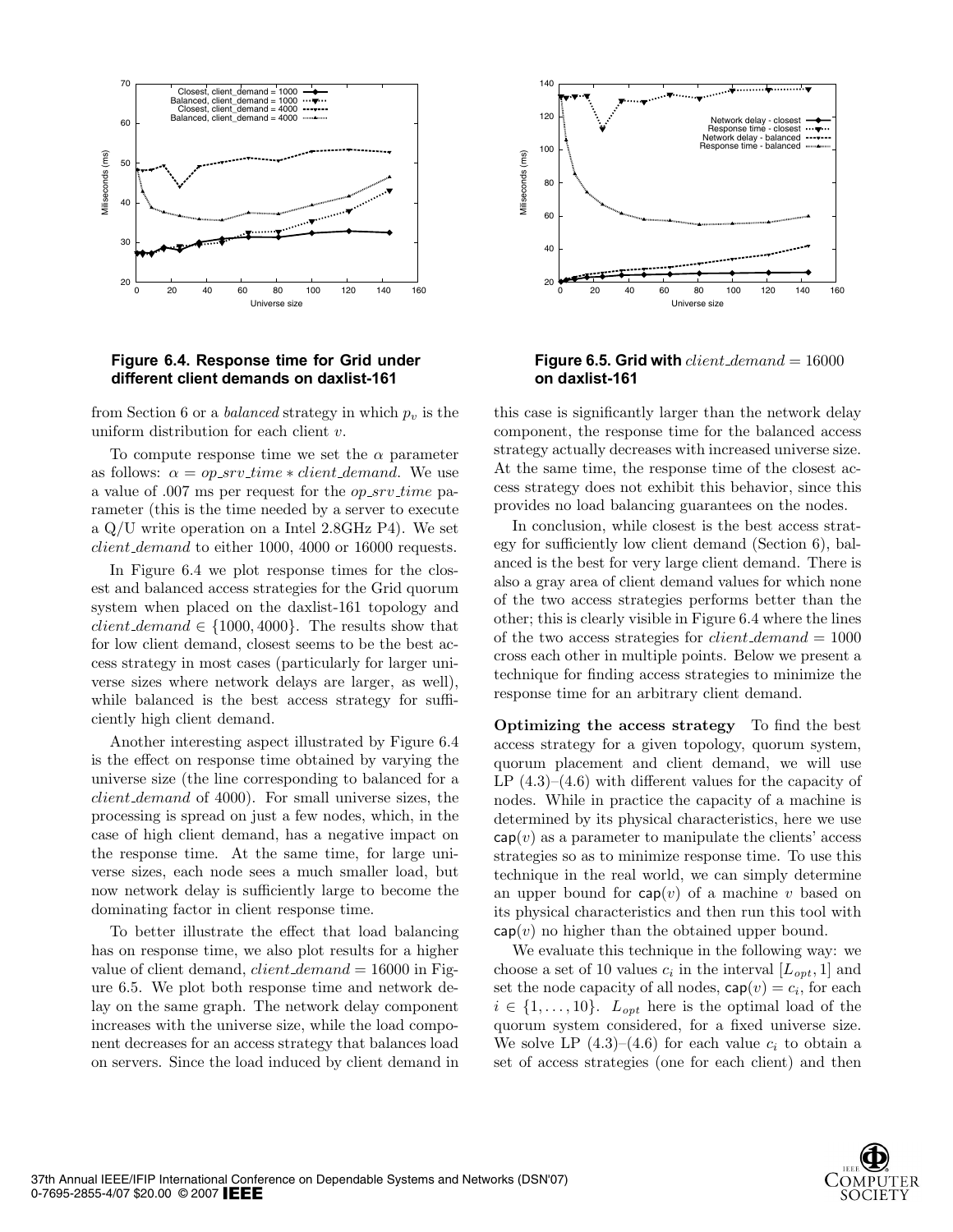compute the response time corresponding to each such set of access strategies. Finally, we pick the value  $c_i$ that minimizes the response time. In our evaluation we choose the values  $c_i$  to be:

$$
c_i = L_{opt} + i \cdot \lambda \tag{7.7}
$$

for  $i \in \{1, \ldots 10\}$ , where  $\lambda = (1 - L_{opt})/10$ .

Figure 7.6 shows how the response time changes when we vary the node capacities for different universe sizes, assuming a client demand of *client demand*  $=$ 16000. In general, setting a higher node capacity allows clients to access closer quorums, thus decreasing network delay but increasing the load component at some of the nodes at the same time. For high client demand, this can yield worse response times, since nodes with a high capacity will become the bottleneck; i.e., the costs of high load will outweigh the gains in network delay. In this case it makes sense to disperse load across as many nodes as possible, which can be enforced by setting low node capacities.



**Figure 7.6. Grid when increasing node capacities on Planetlab-50**

**Non-uniform node capacities** A variation of the previous technique can help improve the response time further. This approach is based on the following observation: for a given  $c_i$ , LP  $(4.3)$ – $(4.6)$  will find access strategies that minimize network delay by selecting quorums that are close to clients, as much as the capacity of graph nodes permits. As a result some nodes will have their capacity saturated, and thus will handle the same volume of requests, irrespective of their average distance to the clients. For this set of nodes, the response time will thus depend on their average distance to the clients: for server nodes further away clients will have to wait more than for closer nodes.

This observation leads us to following natural heuristic: we can set nodes capacities inversely proportional

to their average network delay to the clients. This will hopefully spread load across servers in a way that minimizes response time.

We now present in more detail the algorithm for setting node capacities. Let  $\{v_1, \ldots, v_n\}$  be the support set of a given placement (we assume only one-toone placements here), and let  $s_i$  be the average distance from all clients to  $v_i$ . Our goal is to set capacity  $cap(v_i)$  to be inversely proportional to  $s_i$  and in a given range  $[\beta, \gamma] \subseteq [0, 1]$ . Let  $le = \min_{i \in 1...n} \frac{1}{s_i}$  and  $re = \max_{i \in 1..n} \frac{1}{s_i}$ . We then assign

$$
\mathsf{cap}(v_i) = \frac{1/s_i - le}{re - le} \left(\gamma - \beta\right) + \beta
$$

So, for example, if  $v_i = \arg \min_{i \in 1..n} \frac{1}{s_i}$ , then  $\mathsf{cap}(v_i) =$  $\beta$ , and if  $v_i = \arg \max_{i \in 1..n} \frac{1}{s_i}$ , then  $cap(v_i) = \gamma$ .

We evaluate this method for the Grid quorum system with universe size ranging from 4 to 49 on the Planetlab-50 topology. To compare with the results for uniform node capacities above, we use intervals  $[\beta, \gamma] = [L_{opt}, c_i]$  for  $i = 1..10$  (see (7.7)). We set  $client\_demand = 16000$  for this set of experiments.

Figure 7.7 shows response times for both uniform and non-uniform node capacities. For small capacities the two approaches give almost identical results. As capacities increase, the heuristic for non-uniform capacities gives better response time than the algorithm for uniform node capacities. The reason: for small values of  $c_i$ , the length of the  $(\beta, \gamma]$  interval is close to 0, and as such, the nodes from the support set have almost the same capacity. As the  $[\beta, \gamma]$  interval grows, the capacities are better spread out and better (inverse proportionally) match the distances  $s_i$ . This spreads load over nodes with larger average distances to the clients, which decreases response time.

To see the improvement given by this heuristic we also plot results for a fixed universe size  $(n = 49)$ . Figure 7.8 shows that increasing node capacity increases the response time as well (due to the high load in the system) but at a slower pace for our heuristic than for the algorithm with fixed node capacities. As the size of client demand increases, we expect this effect to become more pronounced.

**Evaluation of the iterative approach** So far we have evaluated only algorithms yielding one-to-one placements. The last technique for improving response time that we evaluate in this paper is the iterative approach described in Section 4.2. Since this approach creates many-to-one placements, network delay will necessarily decrease: some of the quorums become much smaller, thereby allowing clients to reduce the distance they need to travel to contact a quorum.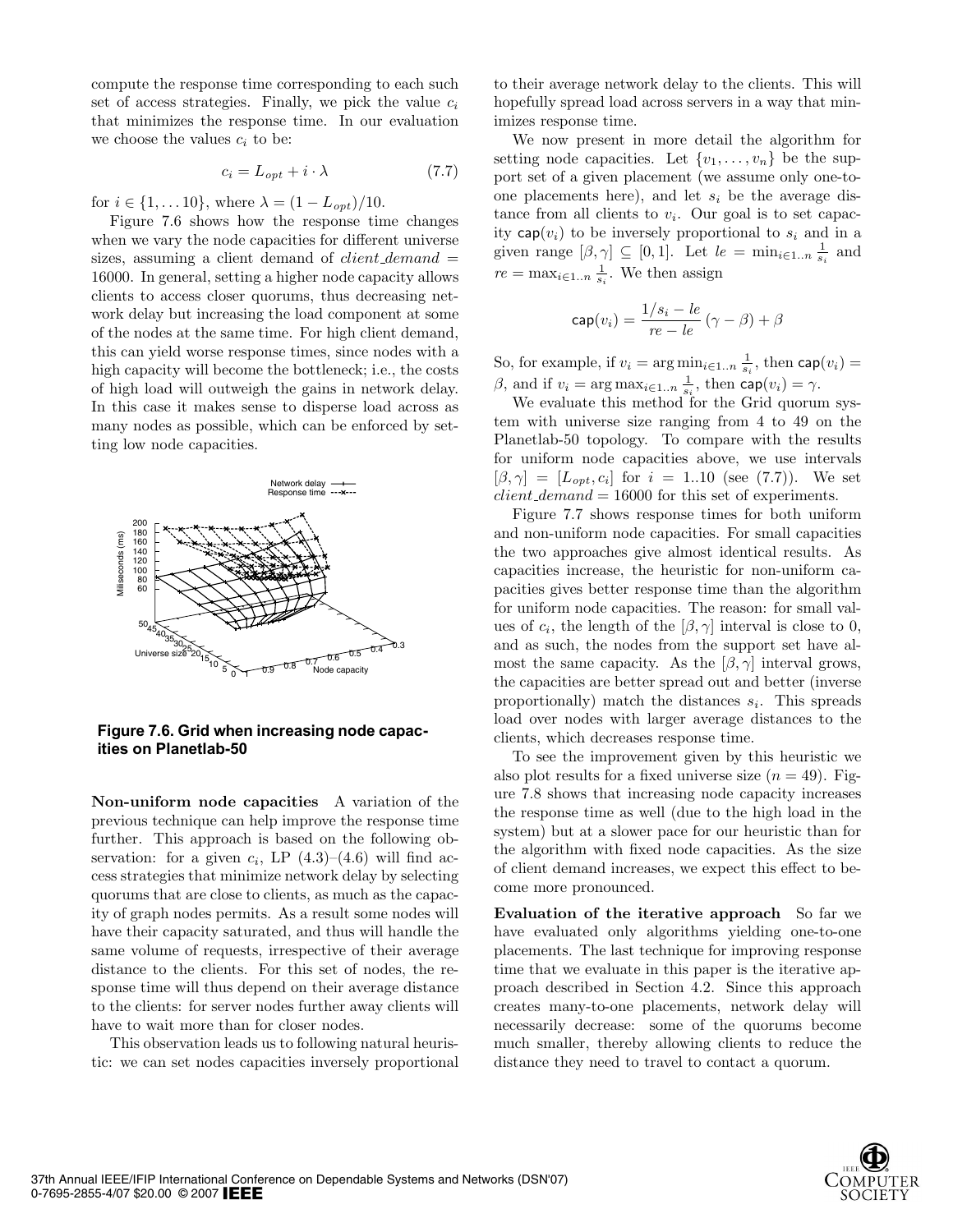

**Figure 7.7. Grid on Planetlab-50 with uni- Figure 7.8.** 7 × 7 **Grid on Planetlab-50 with**

In Figure 8.9 we show the performance gains in terms of network delay compared to a one-to-one placement for a  $5 \times 5$  Grid. We run the iterative algorithm for different values of the node capacity to see whether the improvement in network delay depends on node capacity. For all node capacities the best improvement comes after the first phase, at the end of which many universe elements are placed on the same node. The second phase brings only small improvements. Most of the runs terminate after the first iteration.

We have also evaluated the response time for each intermediary point in this iterative process. The results show that using many-to-one placements can increase or decrease response time depending on the placement found in the first phase of the first iteration and on the client demand. For instance, if the placement found puts multiple quorum elements on many nodes of the graph, the response time increases with the client demand. For low client demand, response time is usually better than for the one-to-one placements. Finally, the response time is always improved between the first and the second phases of the first iteration, but only by small values (usually between 2 and 5 ms). Consequently, using many-to-one placements improves response time over other approaches mostly in the case of low client demand. However, the techniques discussed in Section 6 also excel in this case, while retaining the fault-tolerance of the original quorum system.

# **8. Conclusions**

In this paper we have evaluated techniques for placing quorum systems on a wide-area network to mini-



**form and non-uniform node capacities uniform and non-uniform node capacities**

mize average client response time. The results of this evaluation reveal several interesting facts. First, for low client demand, using quorum systems up to a limited universe size in certain topologies does not substantially degrade performance compared to a single node solution. Thus, quorum systems are a viable alternative to the singleton solution in such cases, and offer better fault-tolerance. Second, as the client demand increases, it is important to balance load across servers to obtain good response time. When the network delay and client demand both play important roles in the response time, finding the right strategies by which clients access quorums is crucial to minimizing response time. Our methods for optimizing clients' access strategies, used with both uniform and non-uniform node capacities, are especially useful here.



**Figure 8.9. Network delay for iterative approach for 5 x 5 Grid on Planetlab-50**